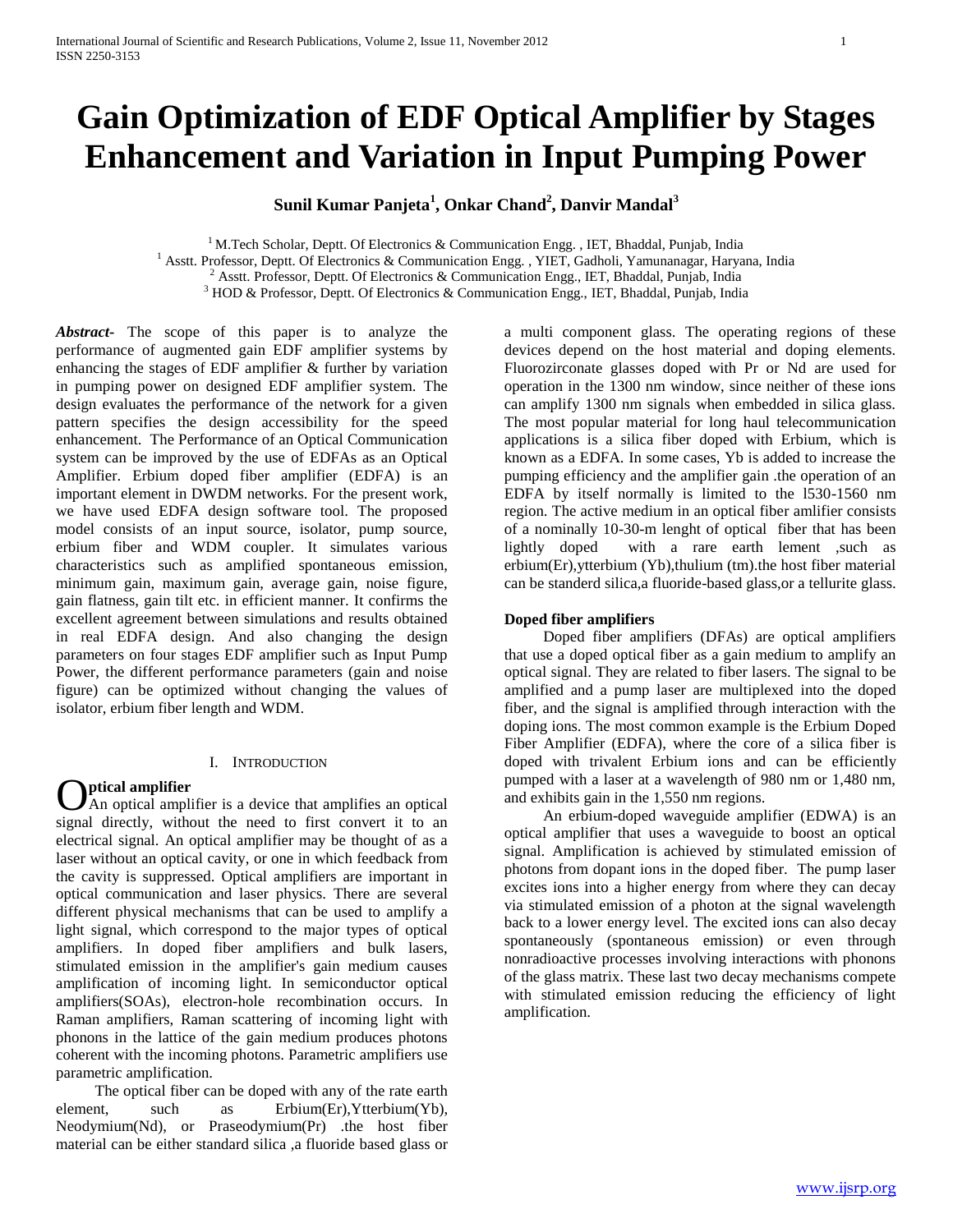

**Fig. 1 Schematic diagram of a simple Doped Fiber Amplifier**

 The amplification window of an optical amplifier is the range of optical wavelengths for which the amplifier yields a usable gain. The amplification window is determined by the spectroscopic properties of the dopant ions, the glass structure of the optical fiber, and the wavelength and power of the pump laser

#### **Basic principle of EDFA**

 A relatively high-powered beam of light is mixed with the input signal using a wavelength selective coupler. The input signal and the excitation light must be at significantly different wavelengths. The mixed light is guided into a section of fiber with erbium ions included in the core. This highpowered light beam excites the erbium ions to their higherenergy state. When the photons belonging to the signal at a different wavelength from the pump light meet the excited erbium atoms, the erbium atoms give up some of their energy to the signal and return to their lower-energy state. A significant point is that the erbium gives up its energy in the form of additional photons which are exactly in the same phase and direction as the signal being amplified. So the signal is amplified along its direction of travel only. This is not unusual - when an atom "lases" it always gives up its energy in the same direction and phase as the incoming light. Thus all of the additional signal power is guided in the same fiber mode as the incoming signal. There is usually an isolator placed at the output to prevent reflections returning from the attached fiber. Such reflections disrupt amplifier operation and in the extreme case can cause the amplifier to become a laser.

#### **Gain saturation**

 Gain is achieved in a DFA due to population inversion of the dopant ions. The inversion level of a DFA is set, primarily, by the power of the pump wavelength and the power at the amplified wavelengths. As the signal power increases, or the pump power decreases, the inversion level will reduce and thereby the gain of the amplifier will be reduced. This effect is known as gain saturation – as the signal level increases, the amplifier saturates and cannot produce any more output power, and therefore the gain reduces. Saturation is also commonly known as gain compression. To achieve optimum noise performance DFAs are operated under a significant amount of gain compression (10 dB typically), since that reduces the rate of spontaneous emission, thereby reducing ASE. Another advantage of operating the DFA in the gain saturation region is that small fluctuations in the input

signal power are reduced in the output amplified signal: smaller input signal powers experience larger (less saturated) gain, while larger input powers see less gain. The leading edge of the pulse is amplified, until the saturation energy of the gain medium is reached. In some condition, the width (FWHM) of the pulse is reduced.

#### II. SOFTWARE USED

 In the desiging of the EDF optical amplifier required software is Gain Master

## III. EDF- OPTICAL AMPLIFIER DESIGN

 EDFA optical amplifier designing is done with help of the Fiber Optical Simulation Program & the Gain Master. Design tools are used .In this design we show that the optical amplifier gives all the parameter of the erbium fiber & that gives the idea how the signal is to be transfer from one location to the other location. In this design we find the gain,wavelength & noise parameter. The software allows for schematic representations of an optical amplifier to be input via a graphical user interface which mimics the symbolic language often used by engineers to outline a design on paper. The program tracks the optical power through the design, integrating the differential equations to solve the propagation of signal, pump, and amplified spontaneous emission (ASE) bands through all erbium fiber sections. Once a simulation is complete, the user may look inside the design by graphing the power propagating through any fiber in the design, as well as through the length of all erbium fiber sections. . Also, by use of the probe component, the user may make common twopoint measurements of interest, such as gain, noise figure, conversion efficiencies, etc. Optical parameters of any component may be changed and the simulation re-run to observe the effects on amplifier performance.

In this paper we have shown the variation of gain  $\&$ noise with respect to the wavelength for the second stage of optical amplifier. The range consider the 1550 nm-1620nm.the software use is gain master of erbium doped fiber amplifier



**Fig 2. Dual stage EDF Optical amplifier design**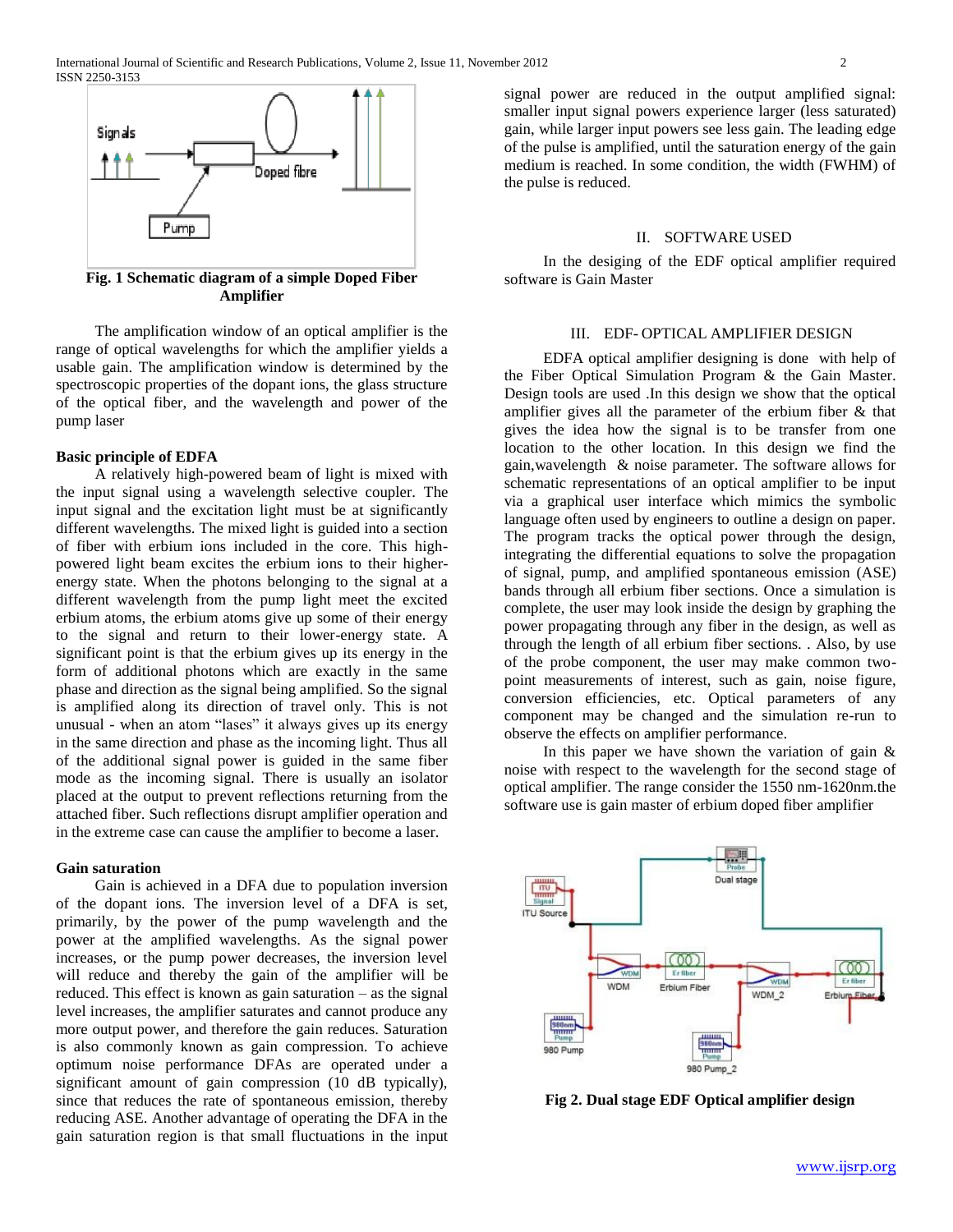International Journal of Scientific and Research Publications, Volume 2, Issue 11, November 2012 3 ISSN 2250-3153

optical amplifier up to the threshold value the gain increases after that the gain decreases with wavelength & becomes zero at the peak value of wavelength on the similar pattern the noise also  $1<sup>st</sup>$  increases & then decreases & finally becomes zero at the peak wavelength.



**Fig. 3Single Stage EDF optical amplifier design**



**Fig. 4 Four- stages EDF Optical amplifier design**

## IV. RESULT ANALYSIS, GAIN AND NOISE FIGURE SPECTRA



.<br>Noise figure spectrum of EDF Amplifier (a) single -stage (b) Dual Stage (c) 4th -stage

## **Fig. 5 Noise figure spectrum of EDF Optical amplifier (a) Single-stage (b) Dual –Stages (c) Four-Stage**



GAIN spectrum of EDF amplifier (a) Single -stage EDFA (b) Dual-stage EDFA (c) 4th- stage EDFA

**Fig. 6 Gain spectrum of EDF Optical amplifier (a) Single-stage (b) Dual –Stages (c) Four-Stages**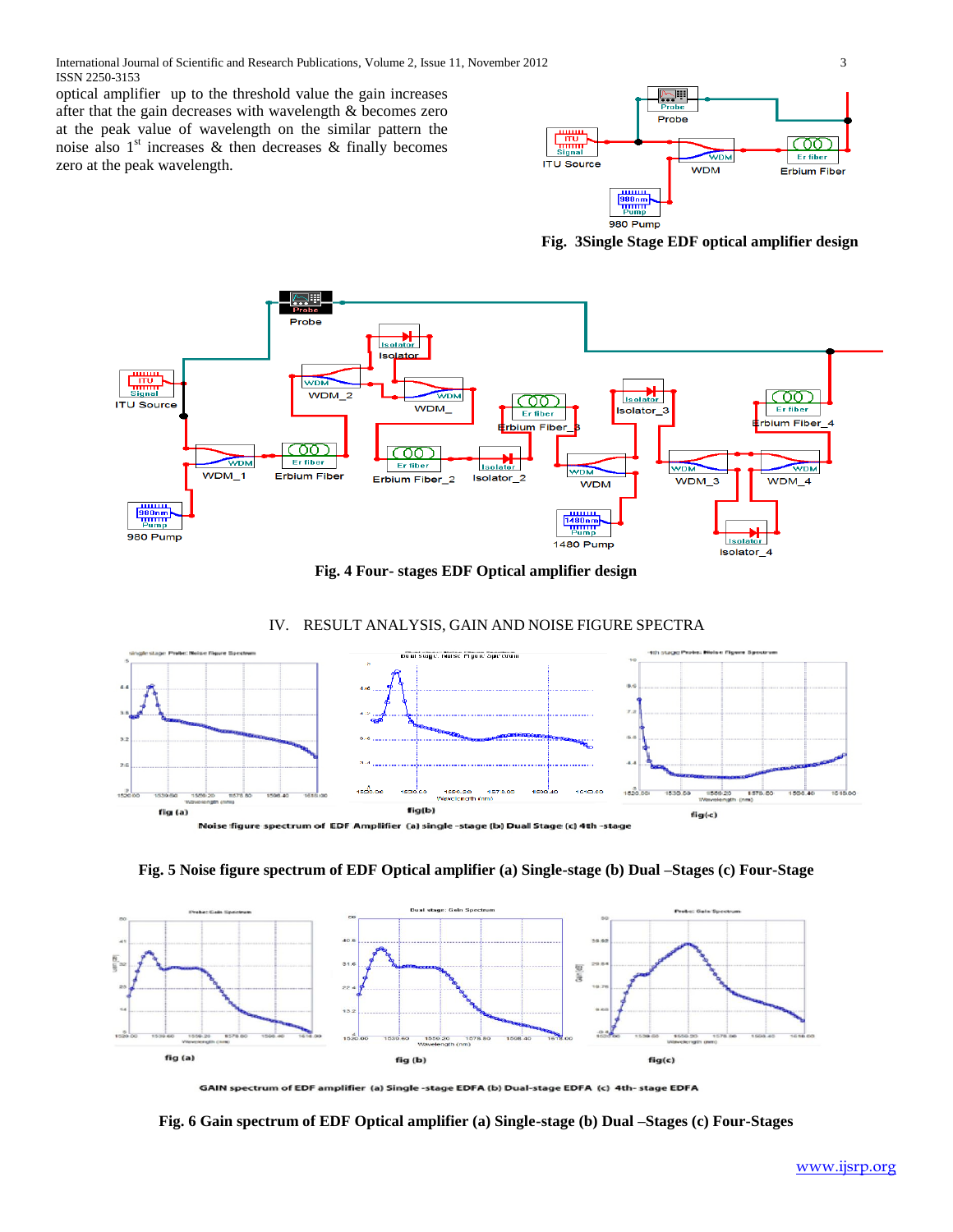| SR.<br><b>NO</b> | <b>EDFA Parameters</b>        | <b>Single Stage EDFA</b> | <b>Dual-Stages EDFA</b> | <b>Four-Stages EDFA</b> |
|------------------|-------------------------------|--------------------------|-------------------------|-------------------------|
| 1                | Average gain                  | 28.091 dB                | 30.884 dB               | 31.182 dB               |
| 2                | <b>Max</b> gain               | 37.279 dB                | 36.976 dB               | 39.253 dB               |
| 3                | Min gain                      | 3.788 dB                 | $7.130$ dB              | $0.358$ dB              |
| 4                | <b>Gain-Flatness</b><br>(P-P) | 33.491 dB                | 39.846 dB               | 39.611 dB               |
| 5                | <b>Gain-Flatness</b><br>(RMS) | 10.589 dB                | 10.098 dB               | 10.837 dB               |
| 6                | <b>Gain Tilt</b>              | 17.824 dB                | 9.846 dB                | 5.844 dB                |

**Table 1: Analysis of EDFA gain, noise figure with singlestage, dual-stage & four-stage EDF optical amplifier.**

## V. EFFECT OF PUMPING POWER ON EDF AMPLIFIER



**Fig 7 Simulation results of Four-stage EDF Optical amplifier by Gain Master**

| Sr.<br>no.     |                                | <b>GAIN</b>  |                | <b>Gain Flatness</b> |           |              |                     |
|----------------|--------------------------------|--------------|----------------|----------------------|-----------|--------------|---------------------|
|                | <b>Pumping</b><br><b>Power</b> | Average      | <b>Maximum</b> | <b>Minimum</b>       | p.p       | <b>RMS</b>   | <b>Noise Figure</b> |
| 1              | 0.12 W                         | 31.451 dB    | 39.500 dB      | $0.102$ dB           | 39.399 dB | 10.974 dB    | 7.70952 dB          |
| $\overline{2}$ | 0.35W                          | 33.366 dB    | 41.389 dB      | $2.537$ dB           | 38,852 dB | 11.420 dB    | 6.465982 dB         |
| 3              | 0.55W                          | 37.414 dB    | 45.308 dB      | $5.934$ dB           | 39.374 dB | 12.571 dB    | 5.016773 dB         |
| 4              | 0.85W                          | dB<br>39.298 | 47.082 dB      | $6.165$ dB           | 40.916 dB | dB<br>13.177 | 4.649022 dB         |

**Table 2: Analysis of EDFA gain, noise figure by variation of pumping source power**



Gain spectrum EDFA with increaing Pumping power

Noise Figure spectrum with increasing pumping power



**Fig. 9 Noise figure spectrum of EDF optical amplifier on effect of input pumping power (0.12W, 0.35W, 0.55W, 0.85W)**

#### VI. CONCLUSION

 This paper shows that the optical amplifier is to be used for amplify the signal and basically designed an optical amplifier to increase the level of the input signal and found that the optimum parameters for the transmission of the data. The input wavelength is taken in between 1520-1617nm. Moreover it also shown the noise spectrum of the erbium doped optical amplifier. Wavelength division multiplexing (WDM) technique is used for the multiplexing of the signal between the two stages of the optical amplifier. Moreover it is also concluded that the range of the optical amplifier is 1520 -1620 nm. It can be used only up to the 10-30m. It shows the results of the fourth stage of the optical amplifier and the different optimum parameters of the optical amplifiers (table 1). Pumping power effect on EDF amplifier is analyzed Simulation Results indicate that Gain and noise figures are affected by pump power. It may be observed that the Gain is optimized and Noise Figure initially decreases with increase in Pump Power and then attains the same value. (Table 2)

#### **REFERENCES**

- [1] M. A. Mohammed," Theoretical Analysis of a Double Stages Erbiumdoped Fiber Amplifier" 978-1-4244-6235-3/10/\$26.00 ©2010 IEEE
- [2] H. Masuda, "Review of wideband hybrid amplifiers," in *Tech. Dig. OFC'00*, 2000, pp. 2–4.
- [3] P. B. Hansen, L. Eskildsen, S. G. Grubb, A. J. Stentz, T. A. Strasser, J. Judkins, J. J. DeMarco, R. Pedrazzani, and D. J. DiGiovanni, "Capacity upgrades of transmission systems by Raman amplifier," *IEEE Photon. Technol. Lett.*, vol. 9, pp. 262–264, 1997.
- [4] M.-S. Kao and J.Wu, "Extending transmission distance of high-density WDM systems using post transmitter fiber Raman amplifiers," *J. Lightwave Technol.*, vol. 9, pp. 394–399, 1991.
- [5] D. N. Christodoulides and R. B. Jander, "Evolution of stimulated Raman crosstalk in wavelength division multiplexed systems," *IEEE Photon. Technol. Lett.*, vol. 8, pp. 1722–1724, Dec. 1996.
- [6] L. F. Mollenauer, J. P. Gordon, and M. N. Islam, "Soliton propagation in long fibers with periodically compensated loss," *IEEE J. Quantum Electron.*, vol. QE-22, no. 1, pp. 157–173, Jan. 1986.
- [7] M. N. Islam, "Raman amplifiers for telecommunications," *IEEE J. Sel. Topics Quantum Electron.*, vol. 8, no. 3, pp. 548–559, May/Jun. 2002.
- [8] J. Bromage, "Raman amplification for fiber communications systems," *J. Lightw. Technol.*, vol. 22, no. 1, pp. 79–93, Jan. 2004.

**Fig. 8 Gain spectrum of EDF optical amplifier on effect of input pumping power (0.12W, 0.35W, 0.55W, 0.85W)**